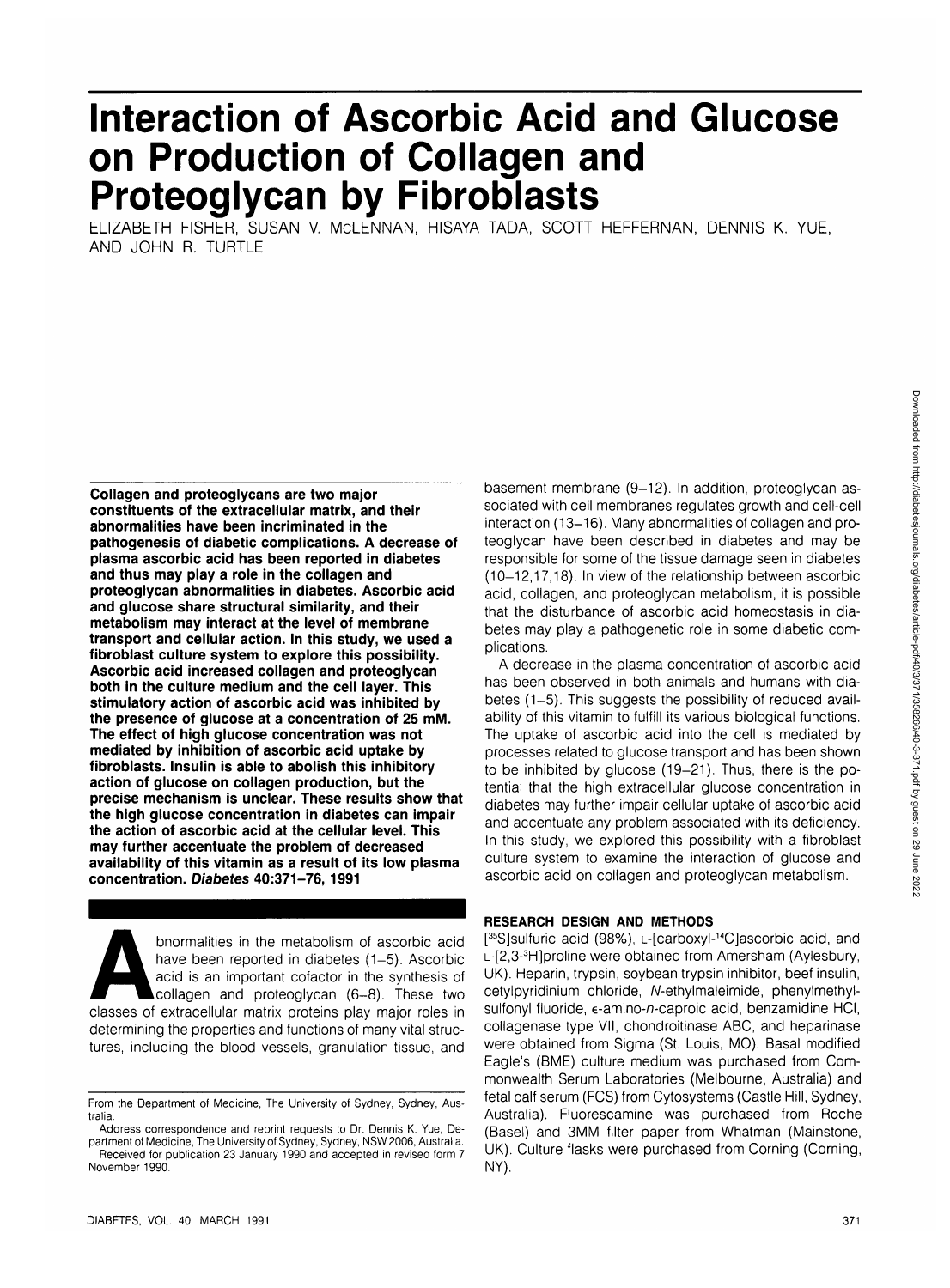Fibroblasts from a normal human neonatal foreskin were cultured in BME medium supplemented with 10% FCS and used between the 4th and 12th passage. The cells were cultured in 25-cm<sup>2</sup> flasks for the determination of collagen in the medium. For the measurement of collagen in the cell layer and proteoglycan in the medium and cell layer, fibroblasts were cultured in six-well plates. In selected experiments, to determine the effects of glucose and ascorbic acid on fibroblast growth, the DNA content of each well was measured by fluorometry with calf thymus DNA as standard.

Radioactive labeling of collagen and proteoglycan was required for their quantitation except in the case of collagen in the culture medium, which was present in sufficient concentration to enable measurement of hydroxyproline by highperformance liquid chromatography (HPLC). To label cell layer collagen, confluent fibroblasts were incubated in FCSfree medium containing 10  $\mu$ Ci/ml of L-[2,3-3H]proline for 24 h before study. To label proteoglycan, confluent fibroblasts were incubated in medium containing 12.5  $\mu$ Ci/ml of <sup>35</sup>S for 18 h.

At confluence, fibroblasts were washed twice in phosphate-buffered saline (PBS; 140 mM NaCI, 3 mM KCI, 0.3 mM  $Na<sub>2</sub>HPO<sub>4</sub>$ , 1.5 mM  $KH<sub>2</sub>PO<sub>4</sub>$ , pH 7.6). The cells were divided into groups of four to six flasks. Each flask was incubated in 2 ml of medium containing either 5 or 25 mM glucose, with or without 0.56 mM ascorbic acid. To prevent further cell division, FCS was not added to the medium. After 24 h, the medium was harvested, and the proteins were precipitated by 10% trichloroacetic acid. Washing the precipitate twice in ether removed the trichloroacetic acid, and excess ether was then removed by evaporation. The medium was hydrolyzed for 18 h at 110°C in 6 N HCI. The collagen content of the hydrolysate was quantitated by the measurement of hydroxyproline with a Pico-Tag HPLC amino acid column (Waters, Milford, MA). Results were expressed as nanomoles of hydroxyproline per flask. The protein content of the medium was quantitated by the measurement of amino acids in the hydrolysate with fluorescamine, and results were expressed as micrograms of amino acid per flask.

To test the effects of insulin, the same protocol that was used above was used with additional flasks of fibroblasts incubated in the presence of insulin at a final concentration of  $3 \times 10^{-7}$  mM.

After the labeling of confluent fibroblasts with  $L - [2,3^{-3}]$ proline, the medium was removed, and the cell layer was washed three times in PBS. Cells were detached by scraping with a rubber policeman, further centrifuged, washed twice with PBS, and then resuspended in 1 ml PBS. The cell suspension was then sonicated and the protein precipitated and washed three times with trichloroacetic acid at a final concentration of 10%. The protein precipitate was then solubilized in 600  $\mu$ I 0.2 N NaOH, and the collagen and noncollagenous protein were quantitated by the release of radioactivity after specific collagenase digestion as described by Peterkofsky and Diegelman (22). Results were expressed as disintegrations per minute per well.

Release of <sup>35</sup>S-labeled proteoglycan and glycosaminoglycan into the culture medium was studied under the same incubation conditions ( $\pm 0.56$  mM ascorbic acid, 5 or 25 mM glucose) as described above. After 18 h of incubation, the medium was harvested, and duplicate aliquots of 100  $\mu$ I were spotted onto filter paper (3MM) impregnated with 2.5% cetylpyridinium chloride, which served to precipitate the highly charged proteoglycans and glycosaminoglycans (23). Other sulfated proteins and free [35S]sulfuric acid were washed away by sodium sulfate (25 mM) and water before the paper was dried and counted. To determine the radioactivity specifically incorporated into proteoglycan (rather than glycosaminoglycan), the filter paper was shaken for an additional 2 h in 20% trichloroacetic acid to precipitate proteoglycan and release the low-molecular-weight glycosaminoglycan. Results were expressed as DPM per flask.

The proteoglycan in the culture medium was characterized by the technique of Robinson and Gospodarowicz (24). Briefly, the labeled proteoglycan was separated from free 35S by Sephadex G-50 chromatography. The radioactive peak present in the void volume was applied onto a DEAE-Sephacel column and eluted with a gradient of 0.1-1.2 M NaCI. This separated proteoglycan from other labeled molecules. The proteoglycan was then incubated with papain to release glycosaminoglycan, which was then characterized by digestion with either chondroitinase ABC or heparinase.

Confluent fibroblasts were washed four times in BME medium containing protease inhibitors (10 mM A/-ethylmaleimide, 5 mM phenylmethylsulfonyl fluoride, 0.1 mM e-amino-ncaproic acid, 5 mM benzamidine HCI) and then solubilized in 250  $\mu$ l of 1% Triton X-100. The solubilized product was loaded onto cetylpyridinium chloride-impregnated filter paper, and the proteoglycan and glycosaminoglycan content was measured as described for the medium.

After removal of the medium, the fibroblasts were washed twice in medium containing protease inhibitors. The cells were then scraped from the well and washed once more in medium containing protease inhibitors. Membrane-associated proteoglycans were then released sequentially by incubation of the cells in 1 ml of heparin (1 mg/ml) and trypsin (50  $\mu$ g/ml) at 37°C for 30 min (25,26). The action of trypsin was stopped by adding 500  $\mu$ l soybean trypsin inhibitor (1 mg/ml). A 500- $\mu$ l aliquot of each supernatant was counted, and the results were expressed as disintegrations per minute released per well.

The transport of ascorbic acid into fibroblasts was studied by the uptake of L-[carboxyl-14C]ascorbic acid. At the beginning of the experiment, the medium was changed to one containing 25  $\mu$ l of L-[carboxyl-<sup>14</sup>C]ascorbic acid (25  $\mu$ Ci/ml) in either 5 or 25 mM glucose. At various time points (2, 10, 15, and 30 min and 24 h), the medium was removed and the cells placed on ice before being washed three times with ice-cold PBS. The cells were solubilized in 500  $\mu$ l of 1% sodium dodecyl sulfate, and an aliquot of 400  $\mu$ l was then counted to determine the intracellular accumulation of L-[carboxyl-14C]ascorbic acid.

Results are expressed as means  $\pm$  SD and were compared by analysis of variance with post hoc Duncan's multiple range test.

# **RESULTS**

Production of collagen by confluent fibroblasts was increased 5.6-fold by ascorbic acid. This stimulatory action of ascorbic acid was substantially inhibited by glucose at a concentration of 25 mM. Measurement of amino acid concentration in the incubation medium showed that protein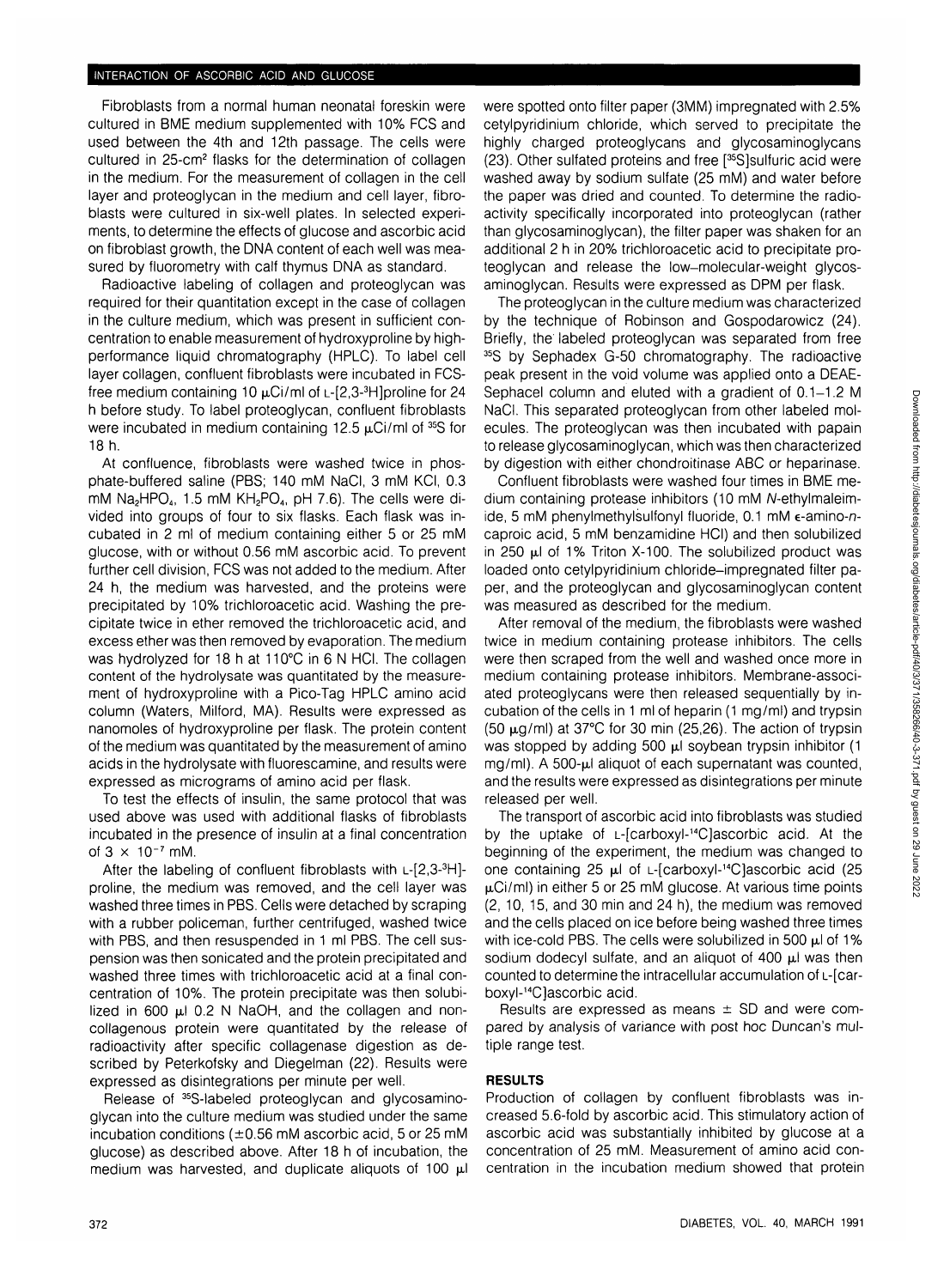production was increased 2.6-fold by ascorbic acid; this was almost completely abolished by the presence of high glucose concentration. In the absence of ascorbic acid, glucose had no demonstrable effect on the production of collagen or protein by fibroblasts (Fig. 1). Ascorbic acid increased the hydroxyproline-amino acid ratio from a basal value of 0.032 to 0.071; this was not suppressed when 25 mM of glucose was present in the medium (0.078). The actions of ascorbic acid and glucose were not due to a change in cell number because they did not affect the DNA content (control  $33.4 \pm 2.2$  µg/ml, high glucose  $36.6 \pm 2.5$  µg/ml, ascorbic acid 38.4  $\pm$  5.6 µg/ml, glucose + ascorbic acid 36.6  $\pm$  2.8  $\mu$ g/ml).

In a second experiment, the same pattern of interaction



#### **FIG. 1. Effects of ascorbic acid (AA) and glucose on collagen {A) and amino acid (B) production by fibroblasts. \*P < 0.001 vs. cells incubated in 5 mM glucose.**

# TABLE 1

Effects of ascorbic acid, glucose, and insulin on production of collagen and protein by fibroblasts

| Incubation medium                                             | Hydroxyproline<br>(nM/flask)     | Amino acid<br>$(\mu q / \text{flask})$ |
|---------------------------------------------------------------|----------------------------------|----------------------------------------|
| Control medium<br>With addition of ascorbic                   | $2.6 \pm 2.9$                    | $42.5 \pm 21.2$                        |
| acid<br>With addition of insulin<br>With addition of ascorbic | $25.2 \pm 17.4$<br>$1.8 \pm 2.9$ | $82.4 \pm 26.9$<br>$34.1 \pm 3.5$      |
| acid, glucose, and insulin                                    | $22.5 \pm 14.8$                  | $97.6 \pm 18.7$                        |

Ascorbic acid was present at concentration of 0.56 mM, glucose at 25 mM, and insulin at  $3 \times 10^{-7}$  M. Values are means  $\pm$  SD.

between ascorbic acid and glucose on fibroblast function was again demonstrated. Insulin alone had no effect on collagen or protein production but was able to preserve the stimulatory effects of ascorbic acid in the presence of a high glucose concentration (Table 1).

As shown in Fig. 2, a high glucose concentration (25 mM) was also able to inhibit the ascorbic acid-induced stimulation of collagen production within the cell layer.

Ascorbic acid and glucose affected proteoglycan production by fibroblast in a manner similar to their effects on collagen. In the presence of ascorbic acid, the release of proteoglycans and glycosaminoglycans by fibroblasts into the medium was greatly increased. This stimulatory action was completely abolished by a high glucose concentration (Fig. 3). The 25 mM of glucose also inhibited the stimulation of proteoglycan production by ascorbic acid within the cell layer (Fig. 36). By contrast, neither ascorbic acid nor glucose had any effect on the <sup>35</sup>S radioactivity released by heparin or trypsin from fibroblast cell membranes (Fig. 4).

Treatment of cetylpyridinium chloride precipitate of the medium with trichloroacetic acid showed that  $22.1 \pm 2.2\%$ of the radioactivity was in the form of proteoglycan, the balance being glycosaminoglycan. The proportion was not changed by ascorbic acid or glucose. Further characteriza-



**FIG. 2. Effects of ascorbic acid (AA) and glucose (G) on collagen content of fibroblast cell layer. DPM, disintegrations/min. \*P < 0.05 vs. cells incubated in 5 mM glucose.**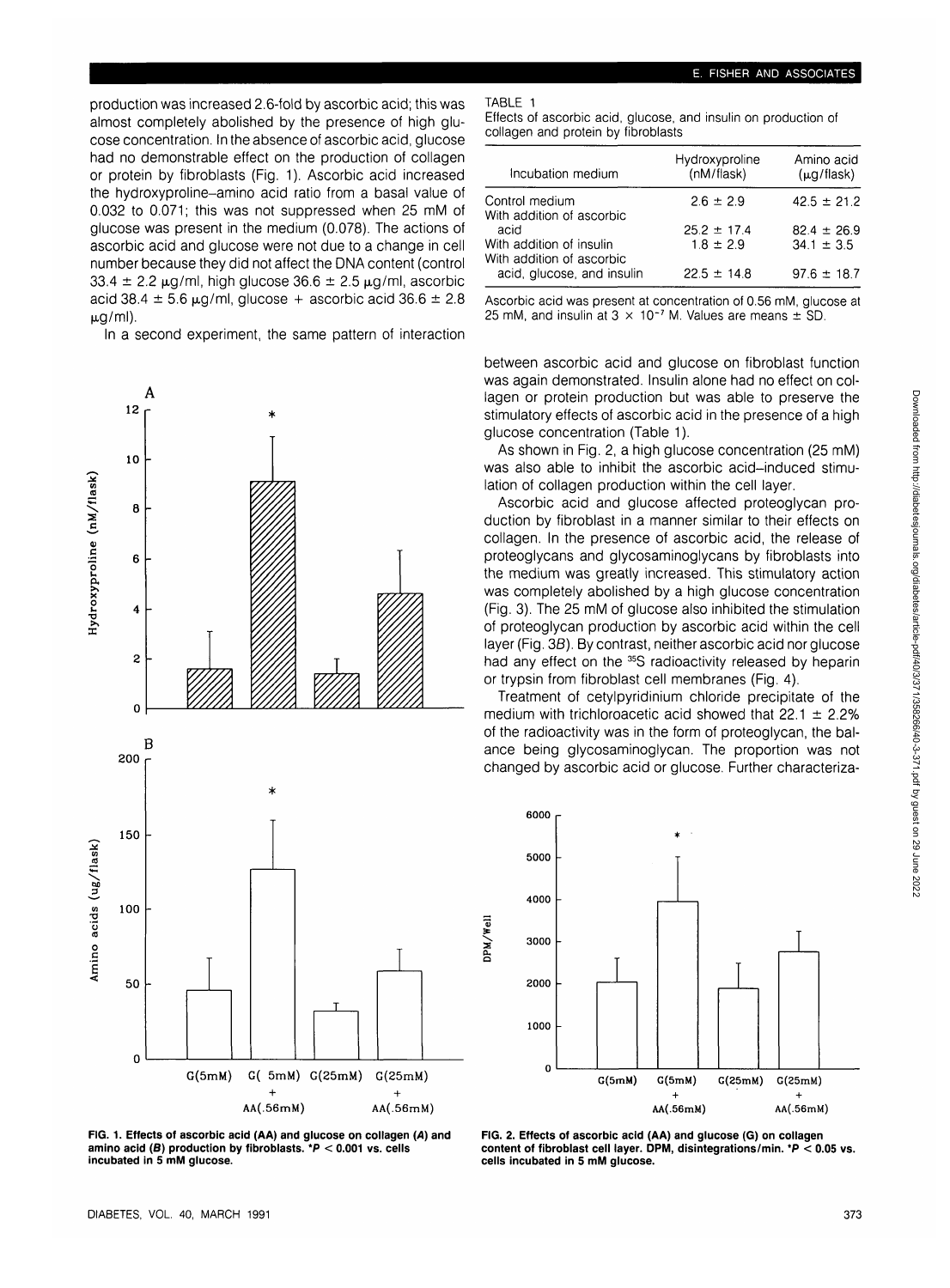#### INTERACTION OF ASCORBIC ACID AND GLUCOSE

tion showed that 46% of the total glycosaminoglycan was degraded by chondroitinase ABC and 52% by heparinase.

The uptake of L-[carboxyl-14C]ascorbic acid by fibroblasts at various time points is shown in Table 2. At 2 min, ascorbic acid uptake was 36% lower in the presence of high glucose concentration. At 24 h, the corresponding figure was only 12%.

## **DISCUSSION**

A decrease in the plasma concentration of ascorbic acid in diabetes has been reported previously (1-5). The reduction occurs regardless of a species' ability to synthesize this vitamin because it has been observed in both humans and rats. The precise mechanism underlying this decrease of ascorbic acid in diabetes is unclear, but it has been found, at least in the rats, to be related to the polyol pathway because it can be prevented by the administration of aldose reductase inhibitors and myo-inositol (2,3).

Ascorbic acid has many important biological functions, and its deficiency has been postulated to be important in







**FIG. 4. Effects of ascorbic acid (AA) and glucose (G) on heparindisplaceable (open bars) and trypsin-releasable (hatched bars) fractions of cell-associated proteoglycans. DPM, disintegrations/min.**

the pathogenesis of some diabetic complications (19,21). Ascorbic acid is an antioxidant, and its depletion may accentuate oxidative damage leading to secondary effects on many cellular structures and functions (6,27). Ascorbic acid also stimulates the synthesis of collagen and proteoglycan, which are both important constituents of tissue and are widely distributed in the body (8,9). In recent studies of diabetic complications, considerable attention has focused on the abnormalities of these two classes of extracellular matrix proteins. They include the increase in biochemical strength of collagen fibers, the impairment of granulation tissue formation, and the decrease of proteoglycan in basement membrane (10-12,28). These changes could in turn have profound effects on the physical properties of blood vessels, the process of wound healing, and the filtration characteristics of glomeruli. Although it remains unproved, there is reason to believe that ascorbic acid deficiency may play a role in the pathogenesis of diabetic complications.

| TABLE 2 |  |                            |  |
|---------|--|----------------------------|--|
|         |  | لمستحجبات والمأوا فمستعلات |  |

Effects of high glucose concentration on fibroblast uptake of L-fcarboxyl-^CJascorbic acid

|                                                                 | L-[carboxyl- <sup>14</sup> C]ascorbic acid uptake                                         |                                                                                           |  |
|-----------------------------------------------------------------|-------------------------------------------------------------------------------------------|-------------------------------------------------------------------------------------------|--|
| Time                                                            | Glucose (5 mM)                                                                            | Glucose (25 mM)                                                                           |  |
| 2 min<br>$10 \text{ min}$<br>$15 \text{ min}$<br>30 min<br>24 h | $3571 \pm 828$<br>$2888 \pm 134$<br>$4585 \pm 307$<br>$8645 \pm 773$<br>$12.548 \pm 2993$ | $2298 \pm 954$<br>$2621 \pm 591$<br>$4002 \pm 678$<br>$7737 \pm 842$<br>$11,061 \pm 3636$ |  |

Values are means ± SD.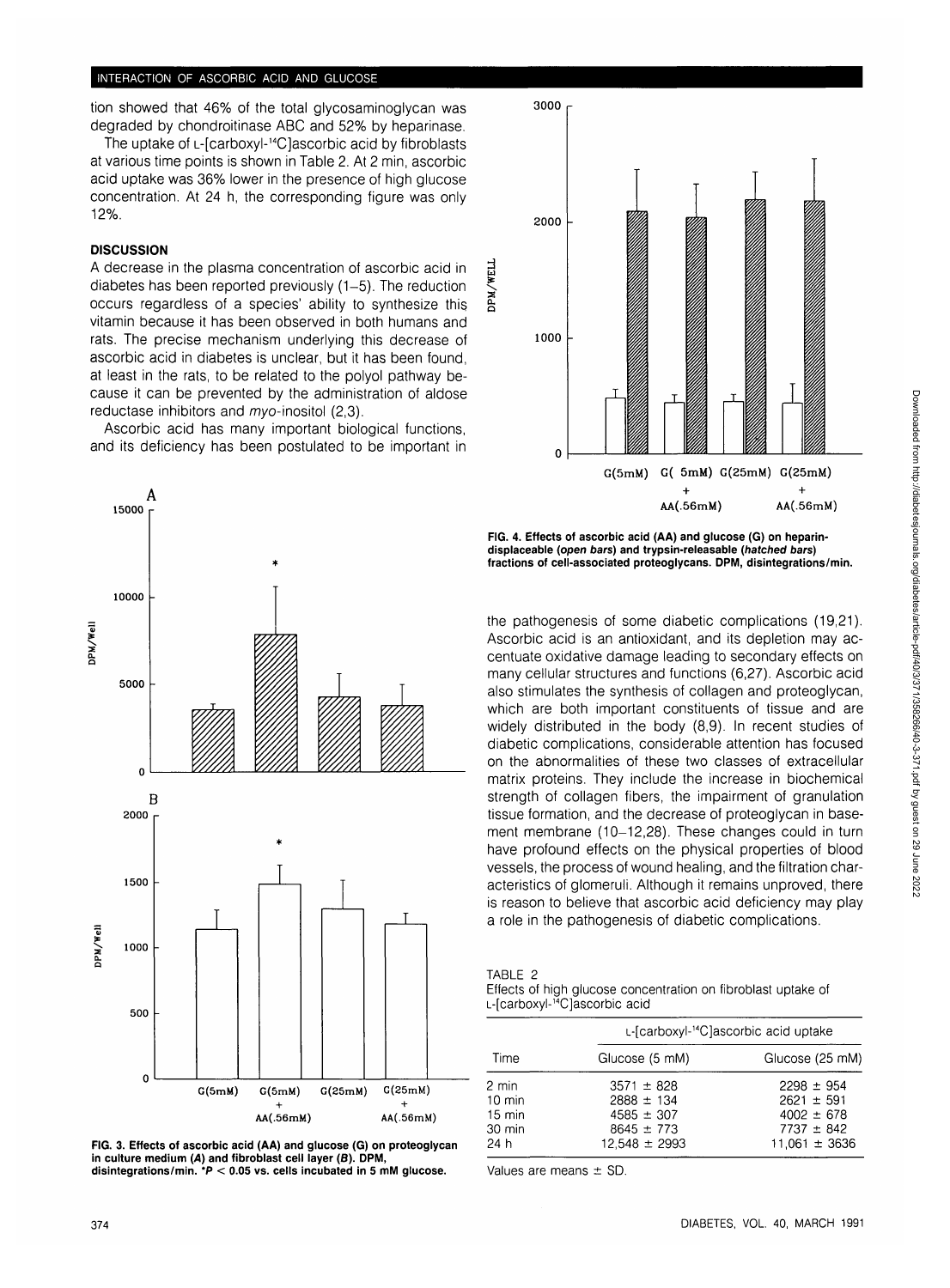This study confirms the dependence of fibroblasts on ascorbic acid for production of collagen and proteoglycans. Thus, the reduction of ascorbic acid level in diabetes could in its own right affect the synthesis of the two classes of matrix protein. Our results show that this situation can be further aggravated by the presence of hyperglycemia, which impairs the action of ascorbic acid.

Ascorbic acid increases the release of both hydroxyproline and amino acid into the culture medium, but its effect is greater on the former, indicating a preferential action on collagen production. By contrast, a high glucose concentration reduces collagen and protein synthesis equally, thus the hydroxyproline-amino acid ratio remains elevated when ascorbic acid and high glucose concentrations are present together. Although we have been able to show that a high glucose concentration causes a slight inhibition of ascorbic acid uptake in the early phase, as reported by others (19- 21), the accumulation of ascorbic acid by fibroblasts over the 24 h of the experiment was only slightly suppressed. From our dose-response curve (results not shown), this reduction in ascorbic acid uptake cannot explain the fall in collagen and proteoglycan production. Thus, 25 mM of glucose does not produce these results solely by interfering with the availability of ascorbic acid to the fibroblasts.

Many conflicting results on the effects of high glucose concentrations have been reported in the literature. High glucose concentration has been shown to stimulate collagen and proteoglycan synthesis of basement membrane producing Engelbreth-Holm-Swarm tumor. In cultured chondrocytes and fibroblasts, high glucose concentration has been reported to have no stimulatory action on proteoglycans (29- 31). In addition, an increase or no change in collagen production has been reported in fibroblasts cultured in a high glucose concentration (32,33). These differences may be due to variations in methodology and the types of cells studied. In our study, the effects of glucose on collagen and proteoglycans are the same in the medium and the cell layer, suggesting that what happens in the medium is a reflection of intracellular events. Whatever the mechanism, the ability of glucose to reduce the synthesis of some components of the extracellular matrix may be an important component of the general phenomenon of glucose toxicity (30). Note that the consequence of high glucose concentration is different when insulin is present. In insulin-dependent and noninsulin-dependent diabetes, the same degree of hyperglycemia can be present under vastly different insulin concentrations. Perhaps these patients will also react to the combination of ascorbic acid deficiency and hyperglycemia differently.

Studies on the disturbance of proteoglycan metabolism in diabetes have traditionally focused on its function as an extracellular matrix protein such as in the maintenance of the charge and permeability properties of basement membrane (10-12). It is less well appreciated that the intracellular and membrane-associated proteoglycans are also carefully regulated and have important functions in the control of cell growth and cell-cell interaction. Whether the metabolism of these cell-associated proteoglycans is abnormal in diabetes is largely unknown. In contrast to the findings in the medium and cell layer, glucose and ascorbic acid have no effect on either the heparin-displaceable or trypsin-releasable forms of membrane-bound proteoglycan. This indicates that the observed changes of proteoglycan concentration in the culture medium are not due to the release of these specific types of proteoglycans from the membrane site. Although no effect of glucose or ascorbic acid on fibroblast cell membrane proteoglycan is demonstrable, different cell types may behave differently, and each will need to be investigated separately.

Whether ascorbic acid deficiency plays a significant role in the pathogenesis of diabetic complications is unknown. This study reveals the complex interaction between glucose and ascorbic acid on cellular function. To evaluate the importance of vitamin C in diabetes, consideration must be paid to its interrelationship with glucose and insulin metabolism.

# **ACKNOWLEDGMENTS**

This study was supported by the National Health Medical Research Council of Australia and by a grant from the Wyeth-Ayerst Company.

# **REFERENCES**

- 1. Som S, Basu D, Deb S, Choudhury PR, Mukherjee S, Chatterjee SN, Chatterjee IB: Ascorbic acid metabolism in diabetes mellitus. Metabolism 30:572-77, 1981
- 2. Yue DK, McLennan S, Fisher E, Heffeman S, Capogreco C, Ross GR, Turtle JR: Ascorbic acid metabolism and polyol pathway in diabetes. Diabetes 38:257-61, 1989
- 3. McLennan S, Yue DK, Fisher E, Capogreco C, Heffernan S, Ross GR, Turtle JR: Deficiency of ascorbic acid in experimental diabetes: relationship with collagen and polyol pathway abnormalities. Diabetes 37:359- 61.1988
- 4. Chen MS, Hutchinson ML, Pecoraro RE, Lee WYL, Labbe RF: Hyperglycemia-induced intracellular depletion of ascorbic acid in human mononuclear leukocytes. Diabetes 32:1078-81, 1983
- 5. Stankova L, Riddle M, Lamed J, Burry K, Menashe D, Hart J, Bigley R: Plasma ascorbate concentrations and blood cell dehydroascorbate transport in patients with diabetes mellitus. Metabolism 33:347-53, 1984
- 6. Levine M: New concepts in the biology and biochemistry of ascorbic acid. N Engl J Med 314:892-902, 1986
- 7. Barnes MJ: Function of ascorbic acid in collagen metabolism. Ann NY Acad Sci 258:264-75, 1976
- 8. Vertlangieri AJ, Stevens JW: L-Ascorbic acid: effects on aortic glycos-aminoglycans 35S incorporation in rabbit atherogenesis. 8/ood Vessels 16:177-85, 1979
- 9. Extracellular Matrix Biochemistry. Piez KA, Reddie AF, Eds. New York, Elsevier, 1984<br>Klein DJ, Oegema TR Jr, Brown DM: Release of glomerular heparan-
- 10. Klein DJ, Oegema TR Jr, Brown DM: Release of glomerular heparan- 35SO4 proteoglycan by heparin from glomeruli of streptozocin-induced diabetic rats. Diabetes 38:130-39, 1989
- 11. Cohen MP, Klepser H, Wu V-Y: Undersulfation of glomerular basement membrane heparan sulfate in experimental diabetes and lack of correction with aldose reductase inhibition. Diabetes 37:1324-27, 1988
- 12. Rohrbach DH, Hassell JR, Kleinman HK, Martin GR: Alterations in the basement membrane (heparan sulfate) proteoglycan in diabetic mice. Diabetes 31:185-88, 1982
- 13. Hook M: Cell-surface glycosaminoglycans. Annu Rev Biochem 53:847- 69,1984
- 14. Yamada KM: Cell surface interactions with extracellular materials. Annu Rev Biochem 52:761-99, 1983
- 15. Ruosslahti E: Proteoglycans in cell regulation. J Biol Chem 264:13369- 72.1989
- 16. lozzo RV: Cell surface heparan sulfate proteoglycan and the neoplastic phenotype. J Cell Biochem 37:61-78, 1988
- 17. Yue DK, Swanson B, McLennan S, Marsh M, Spalivero J, Delbridge L, Reeve T, Turtle JR: Abnormalities of granulation tissue and collagen formation in experimental diabetes, uremia and malnutrition. Diabetic Med 3:221-25, 1986
- 18. Spanheimer RG, Umpierrez GE, Stumpf V: Decreased collagen production in diabetic rats. Diabetes 37:371-76, 1988
- 19. Kapeghian JC, Verlangieri AJ: The effects of glucose on ascorbic acid uptake in heart endothelial cells: possible pathogenesis of diabetic angiopathies. Life Sci 34:577-84, 1984
- 20. Khatami M, Li W, Rockey JH: Kinetics of ascorbate transport by cultured retinal capillary pericytes. Invest Ophthalmol Visual Sci 27:1665-71,1986
- 21. Bigley R, Wirth M, Layman D, Riddle M, Stankova L: Interaction between